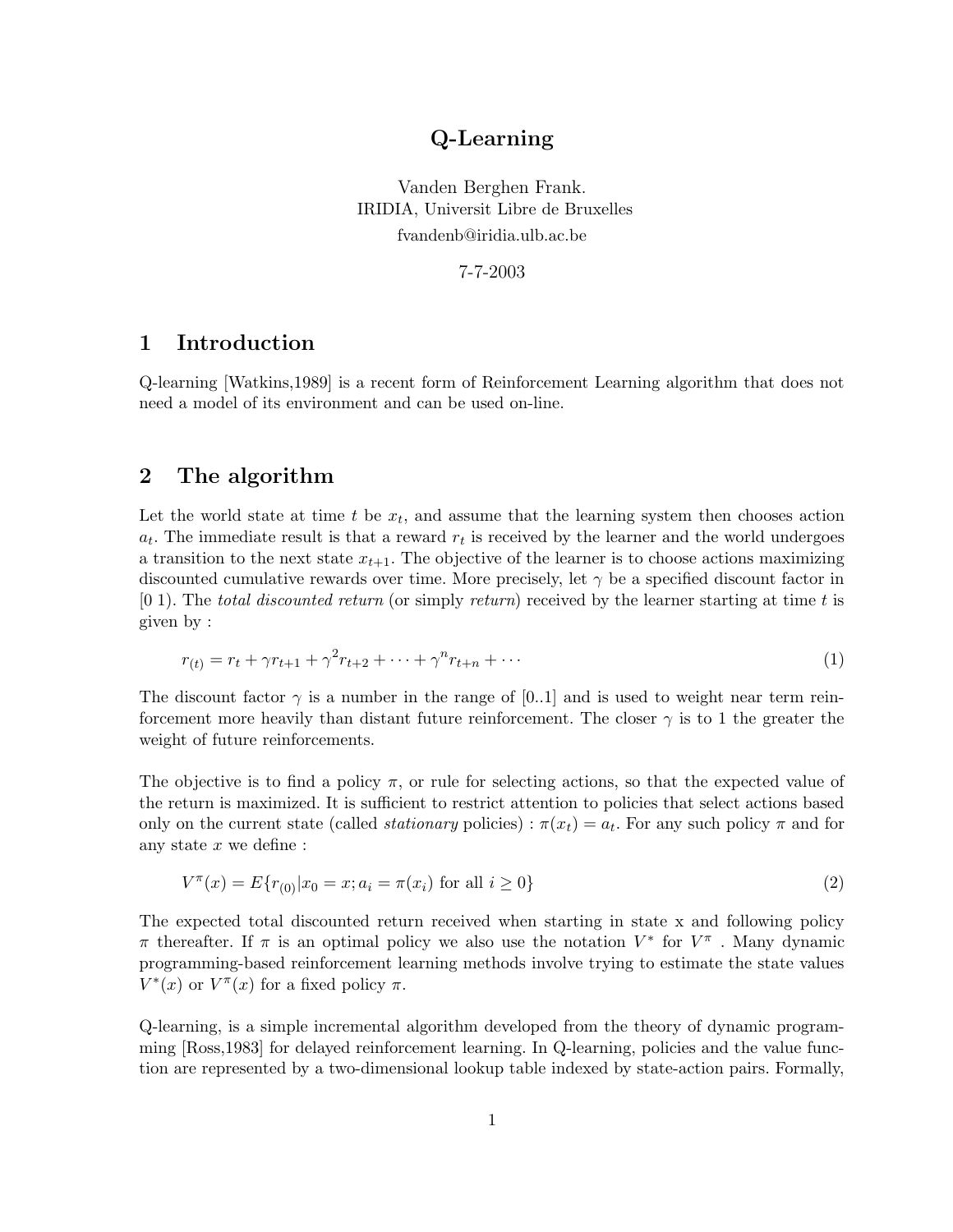#### 2 THE ALGORITHM 2

for each state  $x$  and action  $a$  let :

$$
Q^*(x, a) = E\{r_0 + \gamma V^*(x_1)|x_0 = x; a_0 = a\}
$$
\n(3)

$$
= R(x,a) + \gamma \sum_{y} P_{xy}(a)V^*(y) \tag{4}
$$

where  $R(x, a) = E\{r_0|x_0 = x; a_0 = a\}$  and  $P_{xy}(a)$  is the probability of reaching state y as a result of taking action  $a$  in state  $x$ . It follows that

$$
V^*(x) = \max_a Q^*(x, a) \tag{5}
$$

Intuitively, Equation 4 says that the state-action value,  $Q^*(x, a)$ , is the expected total discounted return resulting from taking action  $a$  in state  $x$  and continuing with the optimal policy thereafter. More generally, the Q function can be defined with respect to an arbitrary policy  $\pi$  as

$$
Q^{\pi}(x,a) = R(x,a) + \gamma \sum_{y} P_{xy}(a) V^{\pi}(y)
$$
\n
$$
(6)
$$

and  $Q^*$  is just  $Q^{\pi}$  for an optimal policy  $\pi$ .

The Q-learning algorithm works by maintaining an estimate of the  $Q^*$  function, which we denote by  $\hat{Q}^*$ , and adjusting  $\hat{Q}^*$  values (often just called  $Q$ -values) based on actions taken and reward received. This is done using Sutton's prediction difference, or TD error [Sutton,1988] - the difference between (the immediate reward received plus the discounted value of the next state) and (the Q-value of the current state-action pair) :

$$
r + \gamma \hat{V}^*(y) - \hat{Q}^*(x, a) \tag{7}
$$

where r is the immediate reward, y is the next state resulting from taking action a in state x, and  $\hat{V}^*(x) = \max_a \hat{Q}^*(x, a)$ . Then the values of  $\hat{Q}^*$  are adjusted according to

$$
\hat{Q}^*(x, a) = (1 - \alpha)\hat{Q}^*(x, a) + \alpha(r + \gamma \hat{V}^*(y))
$$
\n(8)

where  $\alpha \in (0, 1]$  is a learning rate parameter. Note that the current estimate of the  $Q^*$  function implicitly defines a greedy policy by  $\pi(x) = arg \max_{a} \hat{Q}^{*}(x, a)$ . That is, the greedy policy is to select actions with the largest estimated Q-value.

It is important to note that the Q-learning method does not specify what actions the agent should take at each state as it updates its estimates. In fact, the agent may take whatever actions it pleases. This means that Q-learning allows arbitrary experimentation while at the same time preserving the current best estimate of states' values. This is possible because Qlearning constructs a value function on the state-action space, instead of the state space. It constructs a value function on the state space only indirectly. Furthermore, since this function is updated according to the ostensibly optimal choice of action at the following state, it does not matter what action is actually followed at that state. For this reason, the estimated returns in Q-learning are not contaminated by "experimental" actions [Watkins,1989], so Q-learning is not experimentation-sensitive.

To find the optimal Q function eventually, however, the agent must try out each action in every state many times. It has been shown [Watkins,1989 ; Dayan,1992] that if equation 8 is repeatedly applied to all state-action pairs in any order in which each state-action pair's Q-value is updated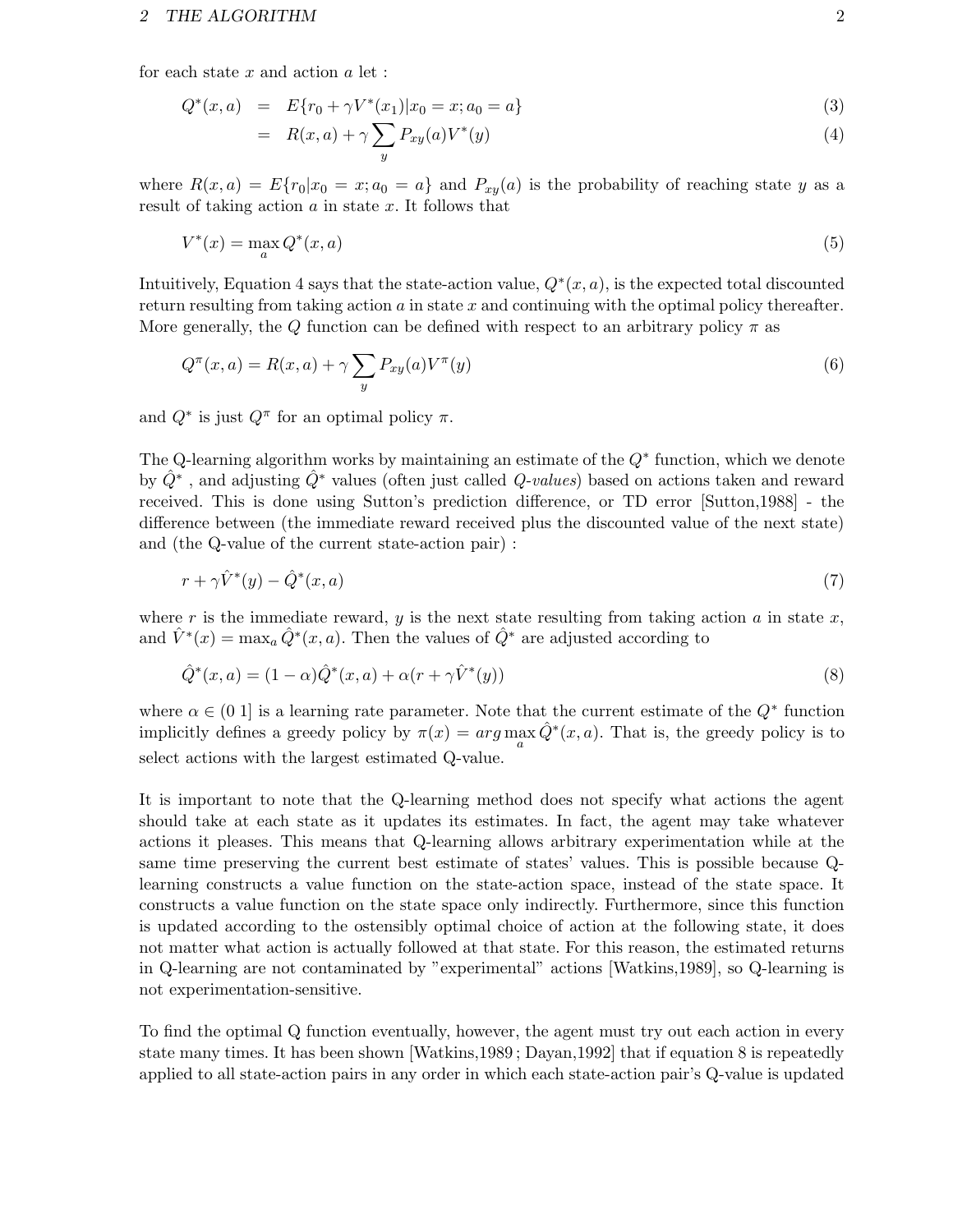infinitely often, then  $\hat{Q}^*$  will converge to  $Q^*$  and  $\hat{V}^*$  will converge to  $V^*$  with probability 1 as long as  $\alpha$  is reduced to 0 at a suitable rate. This is why the policy  $\pi(x) = arg \max_a \hat{Q}^*(x, a)$  is only used a part of the time in order to be able to explore the state-action space completely. At each iteration i, we will choose to make either a random action  $a_i = \text{random}$  or the optimal action  $a_i = \pi(x_i)$ . We will take the first possibility (the random action) with a probability of  $\epsilon$ . At the beginning of the learning  $\epsilon$  must be huge (near 1). At the end of the learning, when  $\hat{Q}^* \approx Q^*$ , we will set  $\epsilon = 0$  to always use the optimal policy. It is, as always, the compromise between exploitation-exploration.

Shortly, we have :

- $\alpha$  : learning rate
- $-\gamma$ : discount factor The closer  $\gamma$  is to 1 the greater the weight is given to future reinforcements.
- $\epsilon$ : probability to use a random action instead of the optimal policy.

### 3 The robot example

An illustration of these concepts is the robot example. At each time step, the robot can choose one of the following action :

- move its arm (yellow line) up.
- move its arm (yellow line) down.
- move its hand (red line) right.
- move its hand (red line) left.

The reward  $R(x, a)$  the robot gets is simply the number of pixel on the screen it has moved (positive values for movement to the right and negative values for movement to the left). The goal is that the robot move to the right the faster possible.

Some remarks :

– You can see on the upper-left part of the screen the *average speed* of the robot. That is :

average speed = 
$$
\frac{(M :=) \text{ Number of pixel moved to the right}}{(T :=) \text{ Number of iteration}}.
$$
 (9)

When you press the [reset speed counter] button, the program set  $M = 0$  and  $T = 0$ .

- Small value of  $\gamma$  will not allow the robot to extend its arm forward to the right because during all this time the robot gets no reward. You must set a high value for  $\gamma$  otherwise the robot doesn't see that, far in the future, it is useful to have its arm extended.
- $\epsilon$  should be set a high value (.8) at the beginning of the learning process.  $\epsilon$  should be set to zero when the optimal control policy has been found. To see if an optimal policy has been found, press the [reset speed counter] button and wait a little until the [speed counter] stabilizes. You have now a correct evaluation of the speed of the robot. Continue the learning process until you can't increase this value anymore.
- You can compete with the algorithm ! See by yourself that the Q-learning is the best! Try to beat it! How to do ? Press the [stop] button. Press the [reset speed counter] button. Move the arm and the hand of the robot using the 4 arrow keys : [UP/DOWN] moves the arm (yellow line) and [LEFT/RIGHT] move the hand (red line). Move the robot until the [speed counter] stabilizes. Now the result : Do you really go faster than Q-learning ?